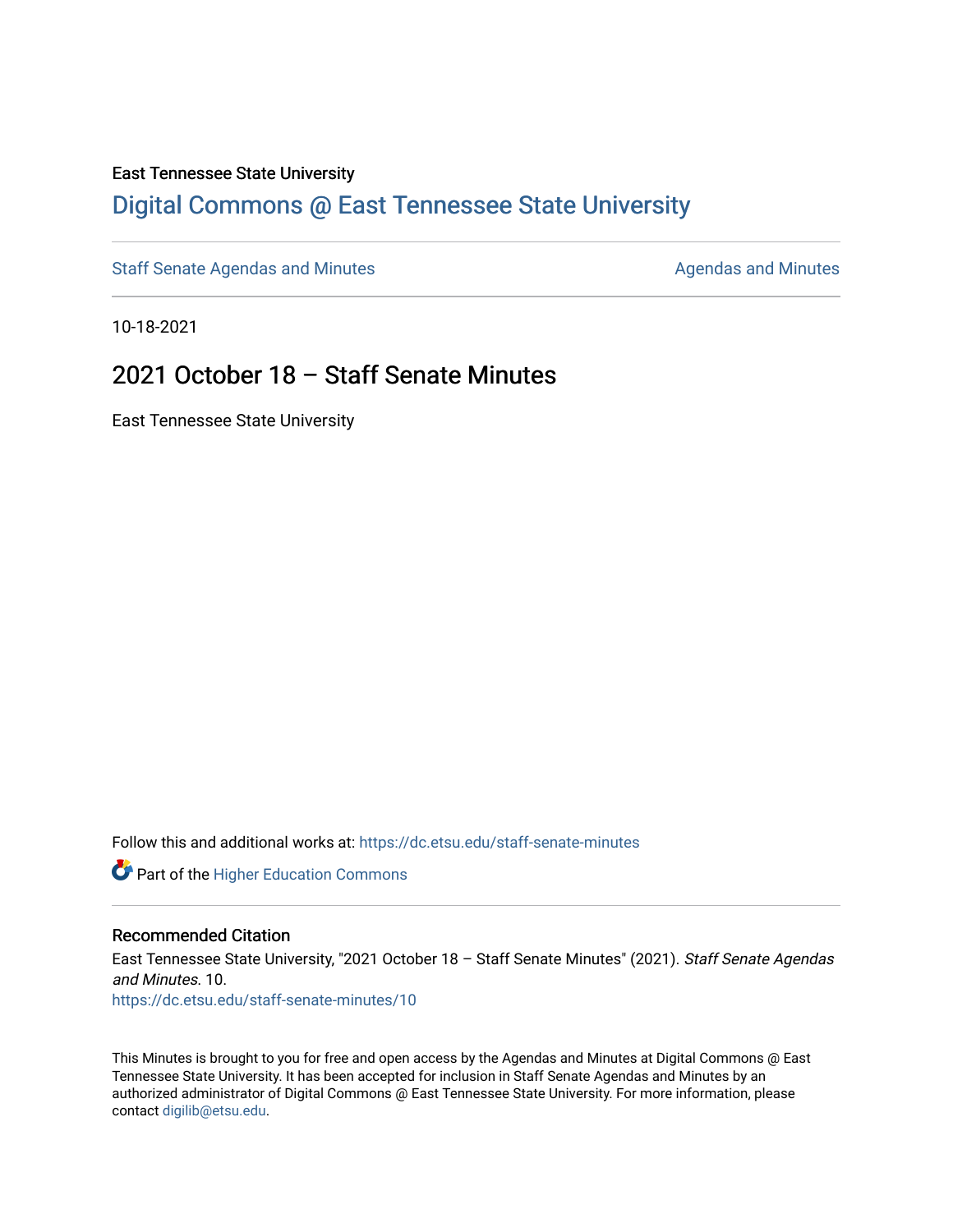

**Staff Senate** 

## **Agenda**

October 18, 2021 2:30pm – 3:30pm

- **I. Call to Order**
- **II. Roll Call –** *via Zoom Reporting*
- **III. Approval of Previous Meeting Minutes**
- **IV. Treasurer's Report –** *David Finney*
- **V. President's Report –** *Joy Fulkerson*
- **VI. Vice President's Report –** *Anthony Johnson*

#### **VII. Committee Reports**

- Staff Concerns
- Community Benevolence and Holiday Food Drive

#### **VIII. Old Business**

- **IX. New Business**
- **X. Announcements**
- **XI. Adjournment**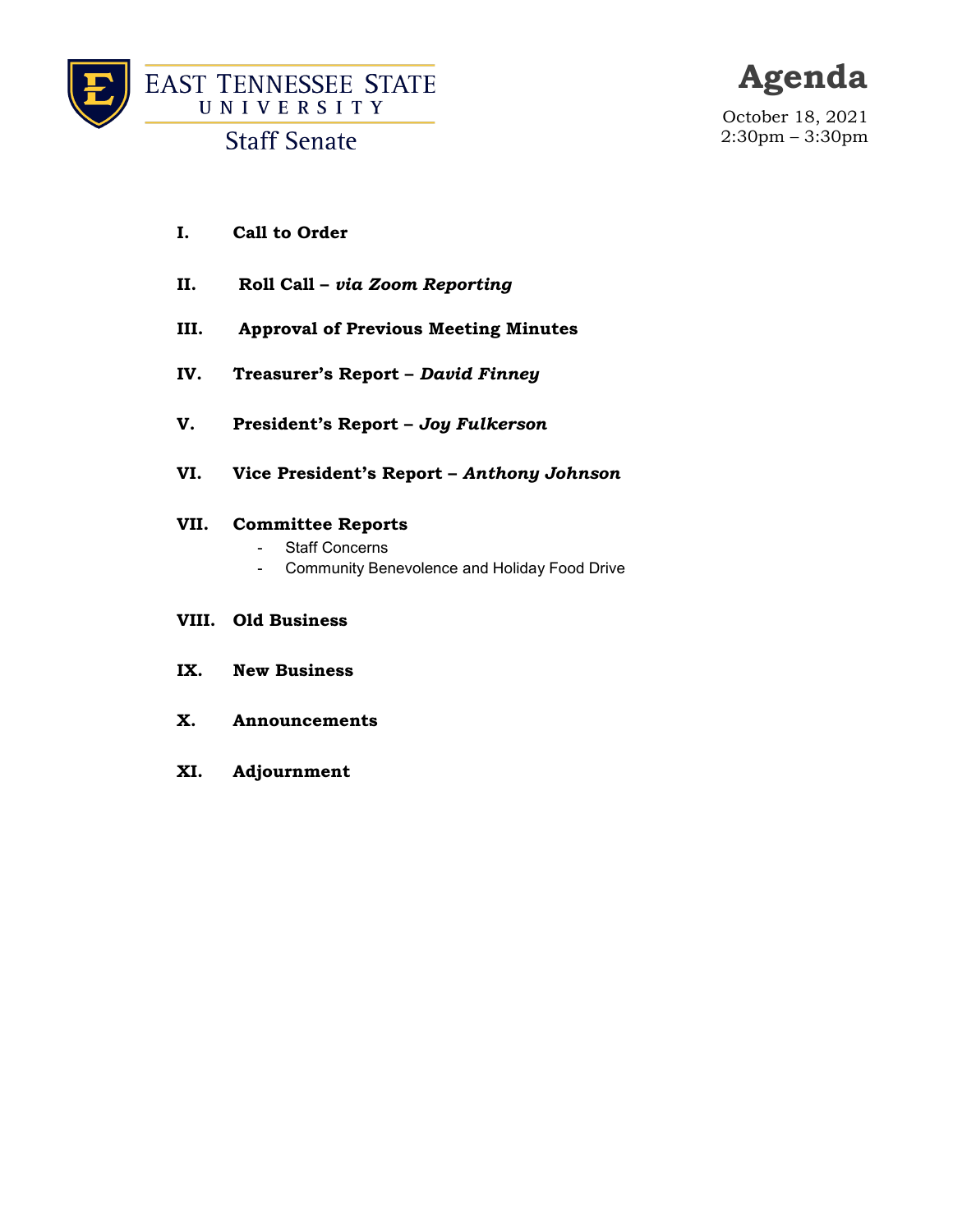

**Staff Senate** 



October 18, 2021<br>2:30pm – 3:30pm

**Notes:**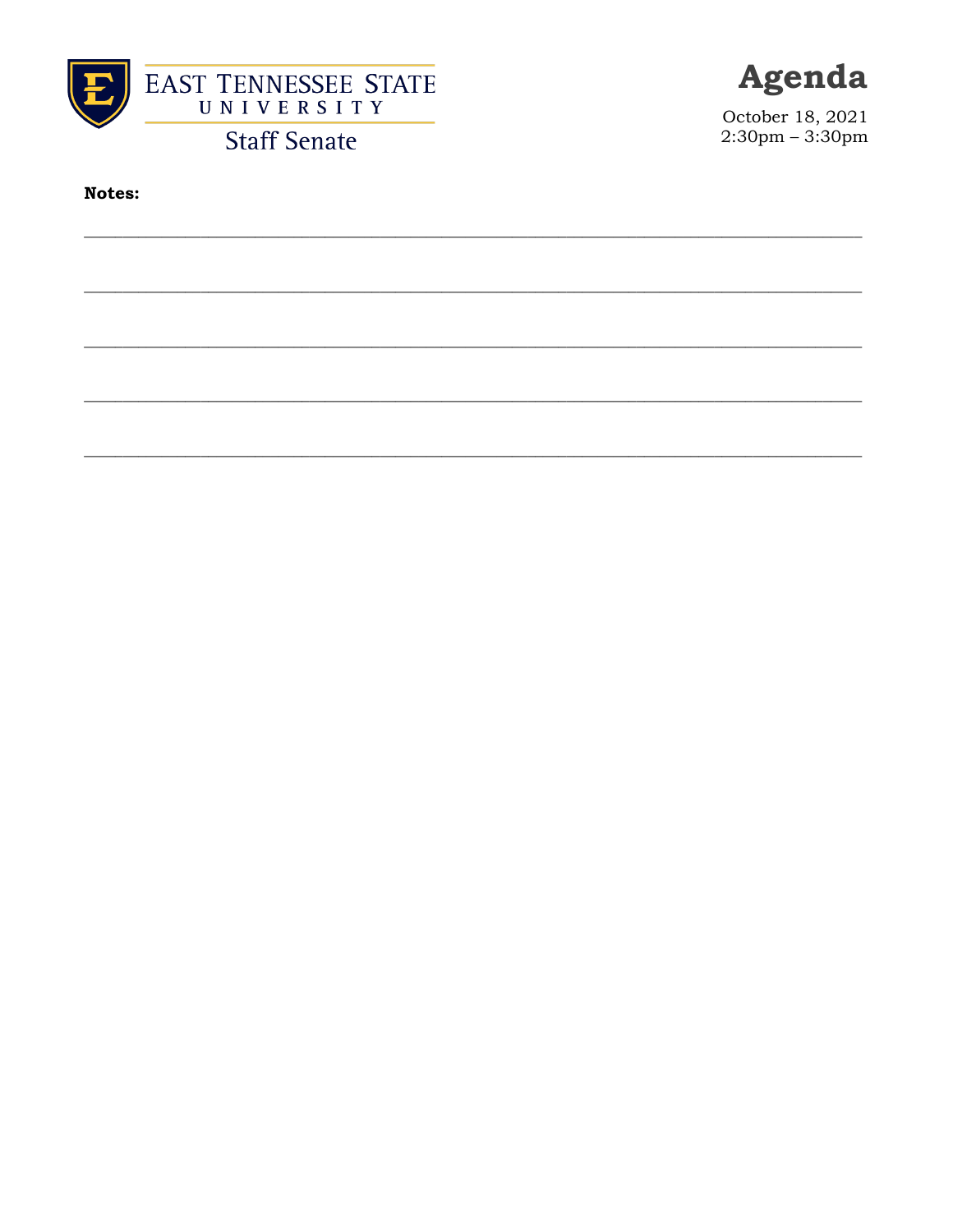



## **Meeting Minutes**

**Staff Senate** 

18-October-2021 2:30pm – 3:30pm

#### **I. Call to Order**

President Fulkerson called the meeting to order at 2:30pm. The meeting was conducted via Zoom on Monday, 18-October-2021.

#### **II. Roll Call –** *via Zoom Reporting*

Members present: *Abdelnour, Yaritza Bays, Gwen; Canter, Vanessa; Caughran, Patricia; Darden, Margaret; Drew, Chasity; Early, OJ; Finney, David; Fulkerson, Joy; Greene, Cody; Higgins, Shelly; Hooven, Suzy; King, Kimberlyn; Lowe, Trish; Ly-Worley, Barbi; Mann, Ronald; Massey, Candy; Maupin, Crystal; McCarty, Don; Murphy, Stefanie; Rainbolt, April; Robinson, David; Robinson, Hazel; Sawyers, Amanda; Street, Tory; Thompson-Joseph, Liz; Thompson, Brian; Tucker, Marc; Webb, Cathy;* 

Members absent with permission: *Edwards, David; Fletcher, Erica; Gosey, Annette; Horne, Kathi; Johnson, Anthony; Mayberry, Jennifer;* 

Members absent: *Moore, Skylar; Pritchett, Chanc; Roberson, Veronica; Scalf, Christie; Williams, Alison* 

#### **III. Approval of Previous Meeting Minutes**

President Fulkerson called for a motion to approve the minutes from the last meeting.

Motion: David Robinson to approve

Second: Maggie Darden

Discussion:

 Pass/Fail: All members present and eligible voted in favor. The motion *passed*. Abstentions:

#### **IV. Treasurer's Report –** *David Finney*

- 1. Accounts balances
	- a. Main Account \$11,451.72
	- b. Holiday Drive \$2,627.58
	- c. Community Benevolence Committee \$2,281.25

#### **V. Vice President's Report –** *Anthony Johnson*

1. None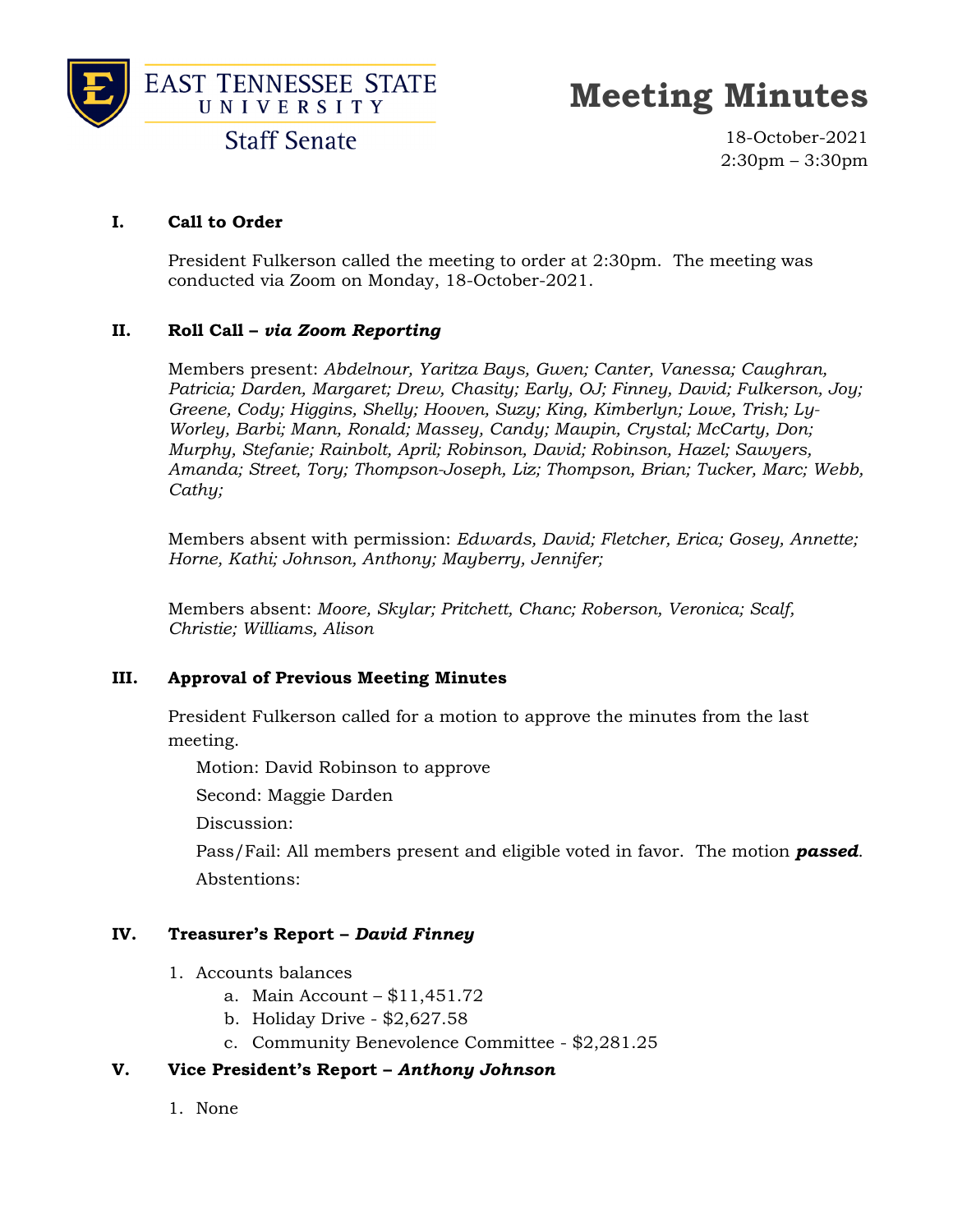

# **Meeting Minutes**

**Staff Senate** 

18-October-2021 2:30pm – 3:30pm

#### **VI. President's Report –** *Joy* **Fulkerson**

- 1. Final decision on the salary enhancement—3.5% increase starting with our November check.
- 2. Enrollment is all of our jobs. Think about ways in which you can contribute to those goals, so that we can continue to have budgets that allow us to continue with salary enhancements.
- 3. Jobs available on campus, and ETSU is offering pay that are different than normal.
- 4. ETSU remembers event was recognizing students, faculty, and staff members who passed away over the previous year.
- 5. Challenges regarding staff concerns:
	- i. Remote work is an emergency policy that can last only a year; HR and compliance officers are working on a new policy; there have been some questions about how those policies are being enacted; Staff Concerns is looking into these inconsistencies and how those inconsistencies come into play; send Joy an email or call if you have any questions or comments regarding this matter
	- ii. The second concern is the lack of staff representation on academic department chair searches, particularly; this has opened some holes in policy and practice that will work to address with the hope that we will have an impact on some colleges being open to including staff and recognizing the value of having staff voice in those processes
- 6. Other bodies of governance updates:
	- i. Faculty Senate: working through this search committee process at the department level and the inclusion of staff
	- ii. Student Govt.: pushing for some legislation that would eliminate policies that would fail a student by virtue of absences; there is a lot of debate as some courses have attendance requirements;
		- 1. Alcohol at Green Stadium: something that this group is pushing for; feel that they have been promised this and are continuing to push for this allowance; actions from our neighbors might not help this cause
- 7. Drop off locations for Holiday Food Drive is almost complete
	- i. Will work with Central Receiving for packing and delivery
- 8. Community Benevolence Committee—intentional fundraiser for staff; the form in on the website; the way it is structured is that a staff Senator would bring the need to the CBC committee for review and the CBC committee would approve; the request is limited in dollars; may be an opportunity for fundraising by working concessions—will need about 10 individuals—great way to supplement our CBC funds
- 9. Christmas parade participation: Johnson City is doing a Christmas Parade; if we are interested, we need to start thinking about it and planning; we need a bigger presence; Joy will check with University Events and see what their plans are in the parade.
- 10. If you are interested in committee leadership, please email Joy with your interest.
- 11. Homecoming is Saturday, November 6th.